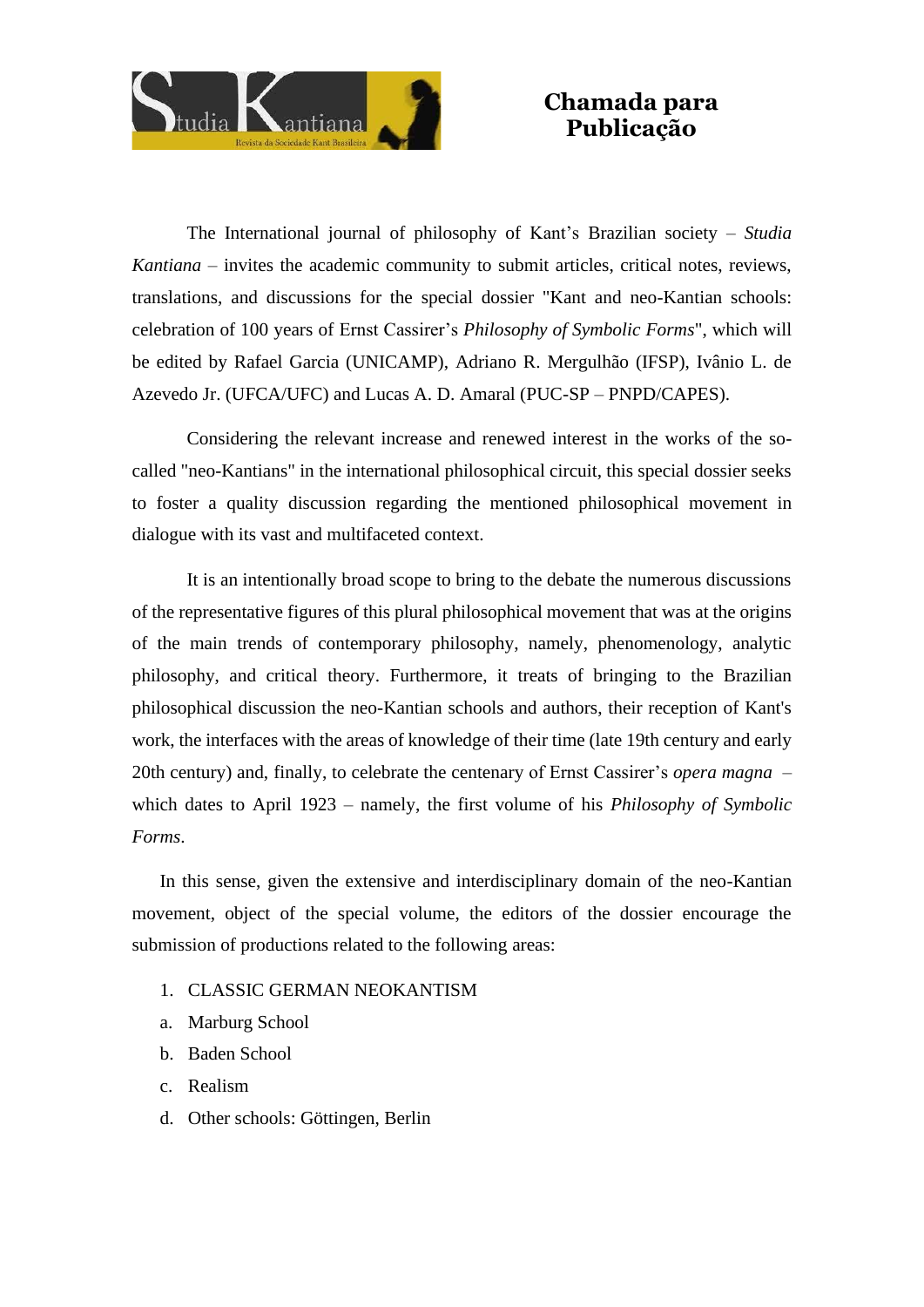

## **Chamada para Publicação**

- 2. RELATIONSHIPS BETWEEN KANT AND NEOKANTISM:
- a. Method and philosophy of science
- b. Themes of epistemology, ethics, aesthetics, and anthropology
- 3. NEOKANTISM AND CONTEMPORARY PHILOSOPHY
- a. Neo-Kantianism and Analytic Philosophy
- b. Neo-Kantianism and Phenomenology
- c. Neo-Kantianism and Hermeneutics
- 4. NEOKANTISM AND THE PHILOSOPHY OF LANGUAGE/LINGUISTICS
- a. linguistic turn
- b. Theory of Meaning
- c. Language and Metaphysics
- 5. NEOKANTISM AND CRITICAL THEORY
- a. Links between Neo-Kantianism and the Frankfurt School
- b. Philosophical anthropology
- 6. NEOKANTISM AND FRENCH PHILOSOPHY
- a. Reception and development of neo-Kantianism in France
- b. French Interpretations of the Neo-Kantians
- 7. NEOKANTISM AND BRAZILIAN PHILOSOPHY
- a. Reception of Neo-Kantianism in Brazil
- b. Dialogues with Brazilian thinkers
- 8. INTERFACES I: NEOKANTISM AND PHILOSOPHY OF THE HUMAN **SCIENCES**
- a. Philosophy of values
- b. Neo-Kantianism and the distinction between the *Geisteswissenschaften* and the *Naturwissenschaften*
- 9. INTERFACES II: NEOKANTISM AND PHILOSOPHY OF CULTURE
- a. Neo-Kantianism and Sociology
- b. Neo-Kantianism and religion
- c. Neo-Kantianism and practical/political philosophy
- d. From the critique of reason to the critique of culture
- e. Neo-Kantianism and the *Kulturwissenschaften*